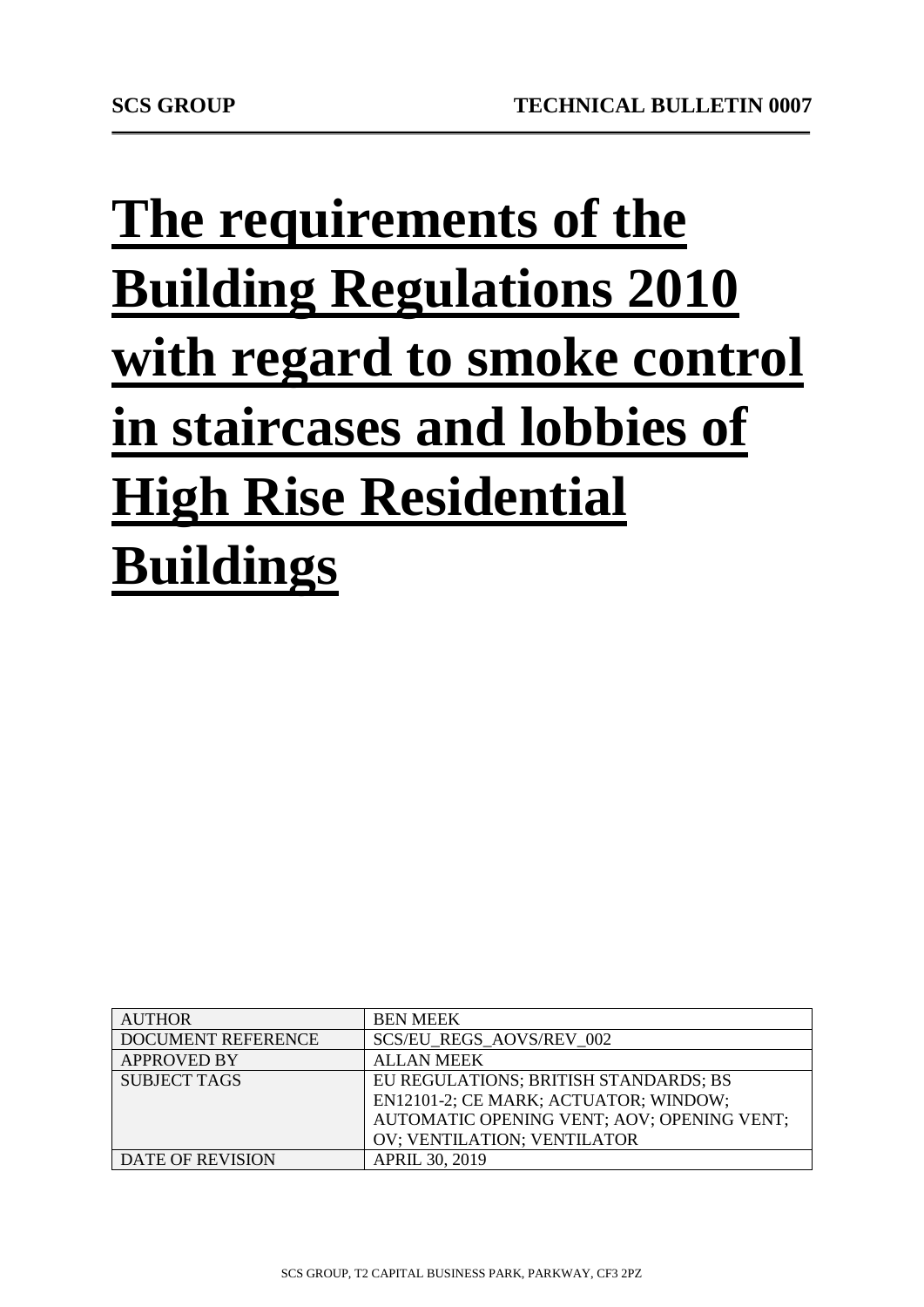The evacuation of smoke from the common areas of apartment buildings (staircases and lobbies) is an important component of the overall fire safety regime of such buildings.

In the UK the legislation is contained within The Building Regulations 2010 and specific guidance on how to comply with them with regard to fire safety is given within Approved Document B 2018. The paragraph dealing with smoke control in the common areas of apartment buildings is repeated below.

*2.26 In buildings, other than small ones complying with Diagram 9, the corridor or lobby adjoining the stair should be provided with a vent. The vent from the corridor/lobby should be located as high as practicable and such that the top edge is at least as high as the top of the door to the stair.* 

*There should also be a vent, with a free area of at least 1.0m<sup>2</sup>, from the top storey of the stairway to the outside.* 

*In single stair buildings the smoke vents on the fire floor and at the head of the stair should be actuated by means of smoke detectors in the common access space providing access to the flats. In buildings with more than one stair the smoke vents may be actuated manually (and accordingly smoke detection is not required for ventilation purposes). However, where manual actuation is used, the control system should be designed to ensure that the vent at the head of the stair will be opened either before, or at the same time, as the vent on the fire floor.* 

*Vents should either:* 

*a. Be located on an external wall with minimum free area of 1.5m<sup>2</sup> (see Appendix C); or* 

*b. discharge into a vertical smoke shaft (closed at the base).*

Smoke can be evacuated from buildings using extract fans or by opening ventilators to outside which rely on the buoyancy of the hot smoke. For many years this has been achieved utilizing existing building openings. This "natural" smoke extraction is supported by the fact that the corresponding building openings are already present in the form of windows and doors and that the buoyancy effect can be used at the same time. This approach has been used throughout Europe for many years and most countries have guidance contained within national regulations as seen in paragraph 2.26 of the Building Regulations above.

Electric drives are used worldwide to open the windows, flaps and roof windows for this purpose. These opener units are usually designed in 24 Volt DC, as this also ensures a simple and costeffective emergency power supply in the event of a fire. If such a smoke extraction system is implemented, one of the most important questions is the required opening area. Natural smoke extraction only works if sufficient areas are created in the building envelope for the fire gases escaping into the air. The relevant free areas specified within ADB are *1.0m<sup>2</sup>* for stairwells and *1.5m<sup>2</sup> for* lobbies. These are long standing "rule of thumb" areas that are not based on a detailed assessment of the individual circumstances of the building but a generalization designed to be effective in the majority of cases. It is also important to note that no further requirements are placed on these openings apart from the geometrically effective area.